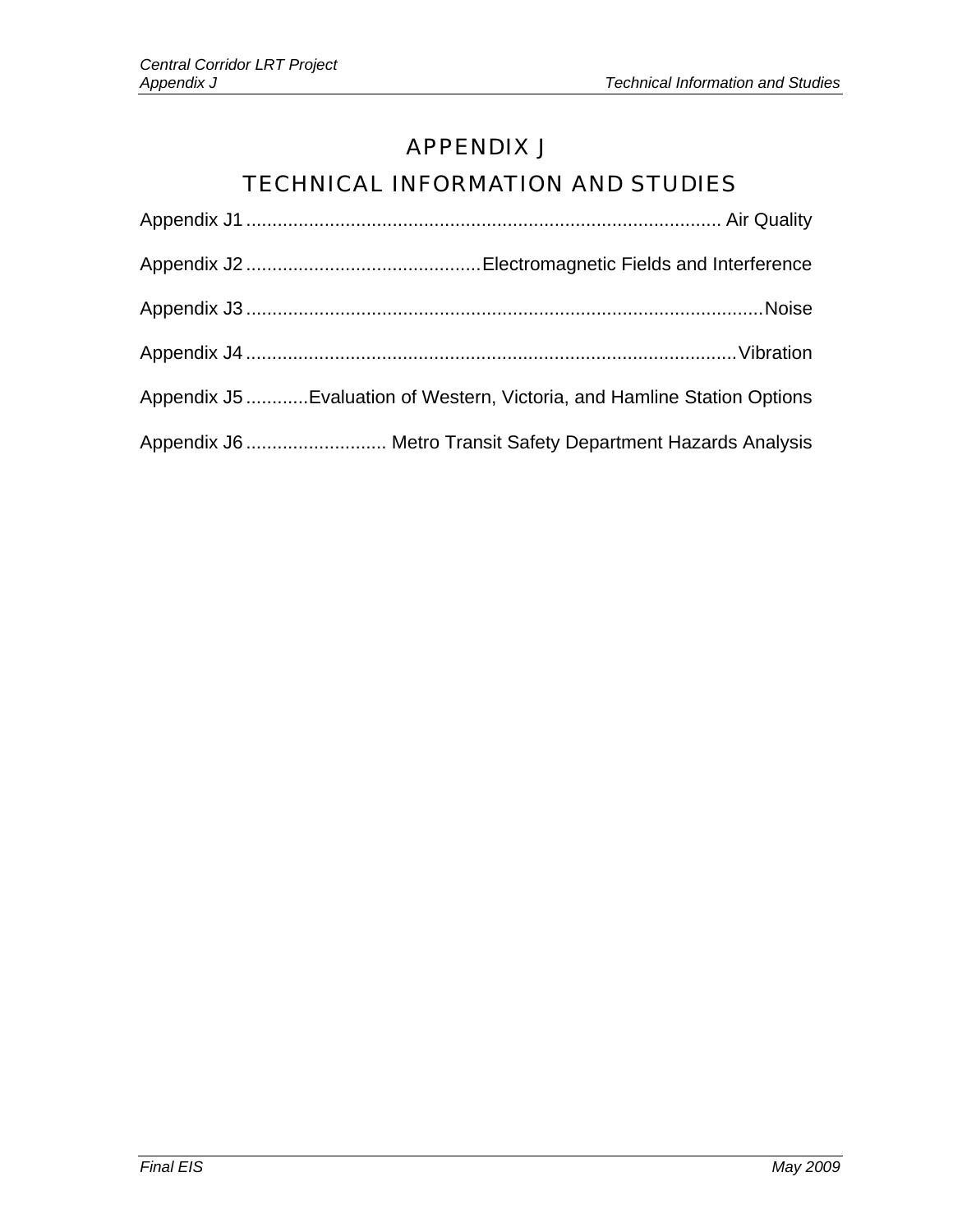# APPENDIX J1 AIR QUALITY

| Date                    | Reference                                      |
|-------------------------|------------------------------------------------|
| September 24,<br>  2003 | Mobile 6.2.03 Output                           |
| $\mathsf{N}/\mathsf{A}$ | Air Quality Monitoring Data Technical Appendix |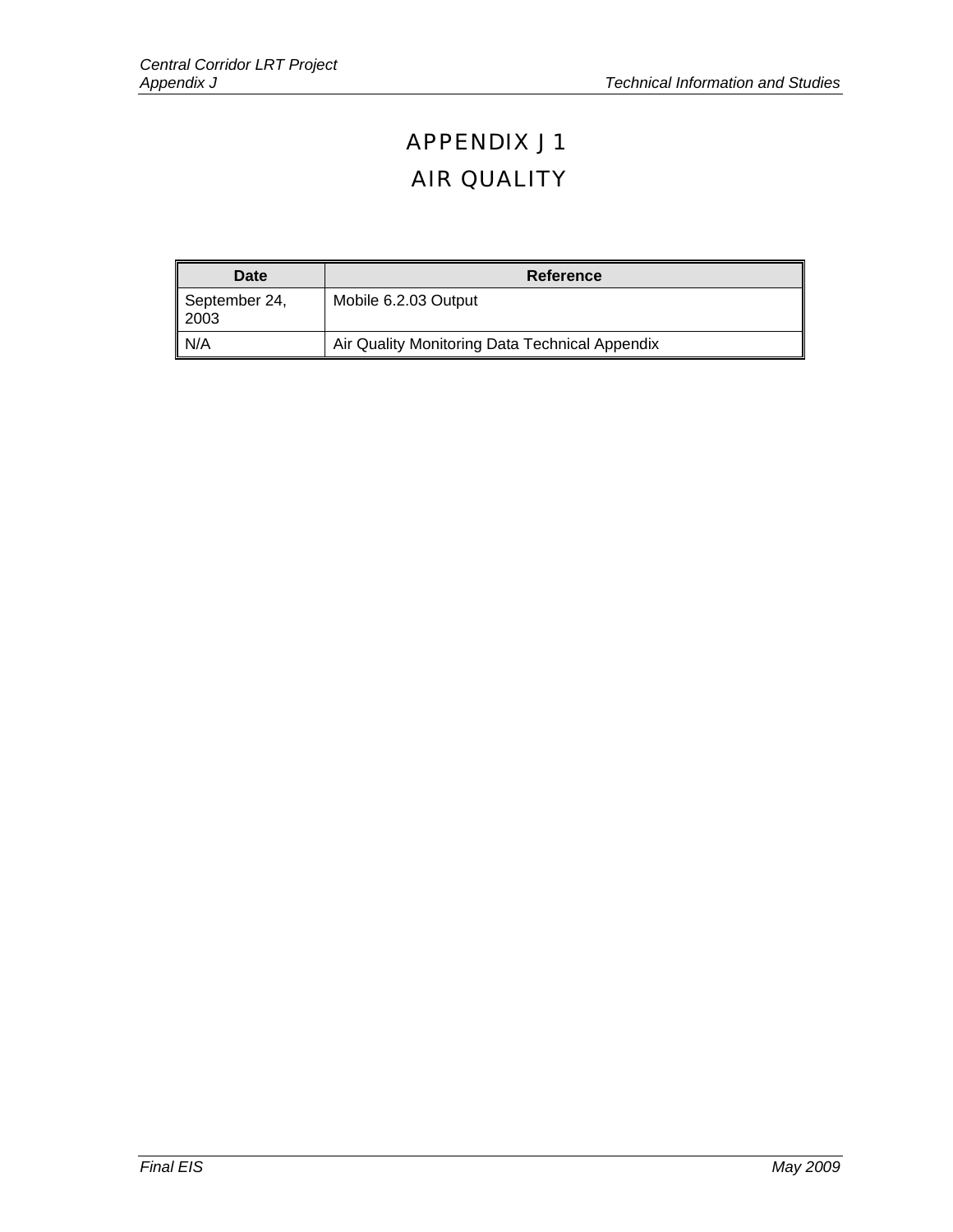# MOBILE 6.2.03 OUTPUT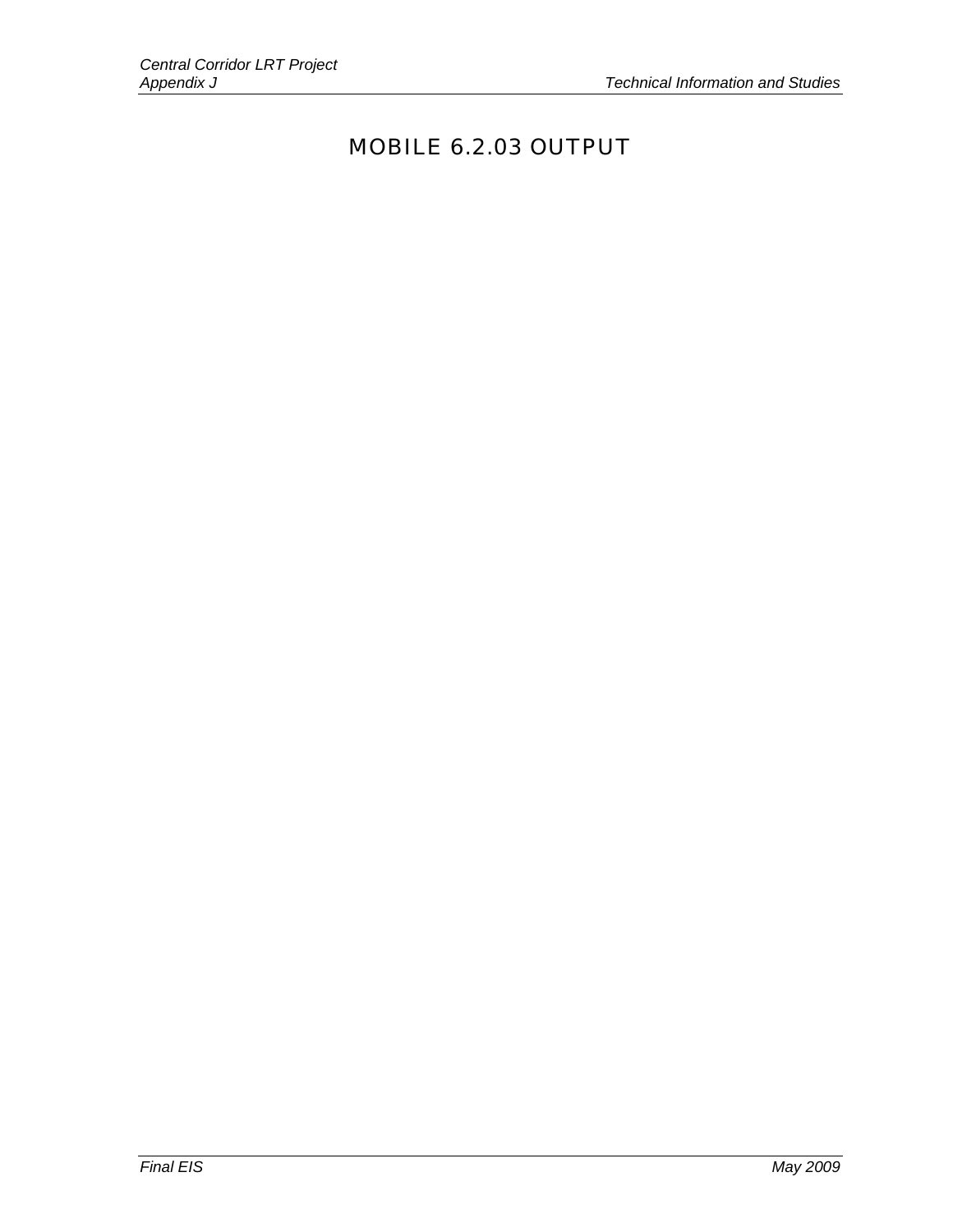CCLRT.TXT

\*\*\*\*\*\*\*\*\*\*\*\*\*\*\*\*\*\*\*\*\*\*\*\*\*\*\*\*\*\*\*\*\*\*\*\*\*\*\*\*\*\*\*\*\*\*\*\*\*\*\*\*\*\*\*\*\*\*\*\*\*\*\*\*\*\*\*\*\*\*\*\*\*\*\* \* MOBILE6.2.03 (24-Sep-2003) \* \* Input file: CCLRT.IN (file 1, run 1). \* \*\*\*\*\*\*\*\*\*\*\*\*\*\*\*\*\*\*\*\*\*\*\*\*\*\*\*\*\*\*\*\*\*\*\*\*\*\*\*\*\*\*\*\*\*\*\*\*\*\*\*\*\*\*\*\*\*\*\*\*\*\*\*\*\*\*\*\*\*\*\*\*\*\*\* \*2007, 2014 and 2030 Run for CCLRT \* # # # # # # # # # # # # # # # # # # # # # # # # # \* 2007 CCLRT \* File 1, Run 1, Scenario 1. \* # # # # # # # # # # # # # # # # # # # # # # # # # M583 Warning: The user supplied arterial average speed of 2.5 will be used for all hours of the day. 100% of VMT has been assigned to the arterial/collector roadway type for all hours of the day and all vehicle types. \* Reading PM Gas Carbon ZML Levels from the external data file PMGZML.CSV \* Reading PM Gas Carbon DR1 Levels from the external data file PMGDR1.CSV \* Reading PM Gas Carbon DR2 Levels \* from the external data file PMGDR2.CSV \* Reading PM Diesel Zero Mile Levels from the external data file PMDZML.CSV Reading the First PM Deterioration Rates from the external data file PMDDR1.CSV \* Reading the Second PM Deterioration Rates from the external data file PMDDR2.CSV M 48 Warning: there are no sales for vehicle class HDGV8b \* Reading Ammonia (NH3) Basic Emissiion Rates from the external data file PMNH3BER.D Reading Ammonia (NH3) Sulfur Deterioration Rates \* from the external data file PMNH3SDR.D M111 Warning: The input dIesel sulfur level of 500.0 ppm exceeds the 2007 HDD Rule diesel sulfur limit of 15 ppm. Calendar Year: 2007 Month: Altitude: Low<br>perature: 6.2 (F) Minimum Temperature: 6.2 (F)<br>Maximum Temperature: 22.8 (F) Maximum Temperature: 22.8 (F)<br>Absolute Humidity: 75. grains/lb Absolute Humidity: 75. gra<br>Nominal Fuel RVP: 9.0 psi Nominal Fuel RVP: 9.0 psi<br>Weathered RVP: 9.0 psi Weathered RVP: 9.0 psi<br>Sulfur Content: 33. ppm Fuel Sulfur Content: Exhaust I/M Program: No Evap I/M Program: ATP Program: No Reformulated Gas: No Vehicle Type: LDGV LDGT12 LDGT34 LDGT HDGV LDDV All Veh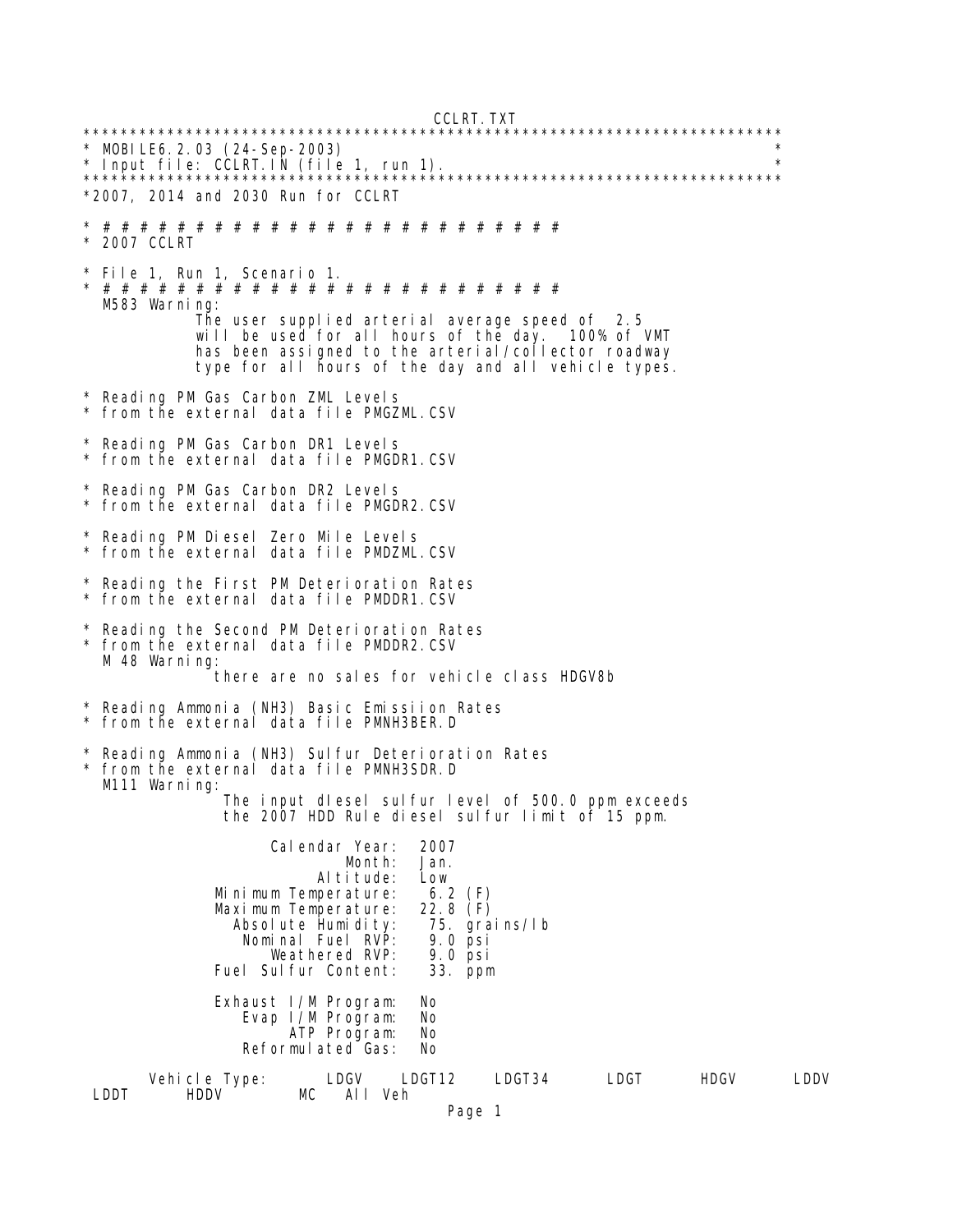|                                                                                                             | <b>CCLRT. TXT</b>                     |                       |                |                |                |
|-------------------------------------------------------------------------------------------------------------|---------------------------------------|-----------------------|----------------|----------------|----------------|
| GVWR:                                                                                                       |                                       | $<6000$ $>6000$ (AII) |                |                |                |
| VMT Distribution:<br>0.0019<br>0.0849<br>0.0055 1.0000                                                      | -------<br>$0.3947$ $0.3556$ $0.1213$ | $- - - - - -$         |                | 0. 0356        | 0.0004         |
|                                                                                                             |                                       |                       |                |                |                |
| Composite Emission Factors (g/mi):<br>Composite THC: 6.568 6.791 11.316 7.942 9.801<br>1.473 1.543          |                                       |                       |                |                | 0.802          |
| 3 1.543 9.06 6.914<br>Composite C0 : 61.67 69.73 104.57 78.59                                               |                                       |                       |                | 80.08          | 3.587          |
| 3.170 12.610 116.35 66.401<br>Composite NOX: 1.747 2.324 3.331 2.580 2.864 1.416<br>1.849 15.850 1.55 3.381 |                                       |                       |                |                |                |
|                                                                                                             |                                       |                       |                |                |                |
| Non-Exhaust Emissions (g/mi):<br>Hot Soak Loss: 0.000 0.000<br>0.000<br>0.00000000                          |                                       | 0.000                 | 0.000          | 0.000          | 0.000          |
| 0.000<br>Diurnal Loss:<br>0.000<br>0.000<br>0.000<br>0.000 0.000                                            | 0.000                                 | 0.000                 | 0.000          | 0.000          | 0.000          |
| Resting Loss: 0.071<br>$0.000$ $0.032$ $0.073$<br>0.000                                                     | 0.070                                 | 0.133                 | 0.086          | 0.118          | 0.000          |
| Running Loss: 3.857<br>0.000 3.301<br>0.000<br>0. 000                                                       | 2.989                                 | 4.618                 | 3.404          | 4.348          | 0.000          |
| 0.008<br>Crankcase Loss:<br>0.000<br>0.000<br>0.000                                                         | 0.010<br>0.008                        | 0.010                 | 0.010          | 0.010          | 0.000          |
| Refueling Loss: 0.032<br>$0.000$ $0.000$ $0.000$ $0.052$                                                    | 0.056                                 | 0.108                 | 0.069          | 0.181          | 0.000          |
| Total Non-Exhaust: 3.969 3.125<br>0.000 0.032 3.435<br>0.000                                                |                                       | 4.870                 | 3.579          | 4.657          | 0.000          |
| Veh. Type: HDDV2B HDDV3 HDDV4<br>HDDV8A HDDV8B                                                              |                                       |                       | HDDV5          | HDDV6          | HDDV7          |
| VMT Mix: 0.0092 0.0028 0.0027<br>0.0111 0.0396<br><u>__________</u>                                         |                                       |                       |                | 0.0013 0.0064  | 0.0092         |
|                                                                                                             |                                       |                       |                |                |                |
| Composite Emission Factors (g/mi):<br>Composite THC :<br>0.677<br>1.567<br>1.866                            | 0.723                                 | 0.898                 | 0.940          | 1.287          | 1.603          |
| Composite CO :<br>4.703<br>13.356<br>16.944                                                                 | 5.325                                 | 6.130                 | 6.349          | 7.369          | 9.283          |
| Composite NOX:<br>5.945<br>17.059<br>19.934                                                                 | 6.510                                 | 8.102                 | 8.509          | 11.398         | 14.215         |
|                                                                                                             |                                       |                       |                |                |                |
| Non-Exhaust Emissions (g/mi):                                                                               |                                       |                       |                |                |                |
| Hot Soak Loss:<br>0.000<br>0.000<br>0.000                                                                   | 0.000                                 | 0.000                 | 0.000          | 0.000          | 0.000          |
| 0.000<br>Di urnal Loss:<br>0.000<br>0.000                                                                   | 0.000                                 | 0.000                 | 0.000          | 0.000          | 0.000          |
| 0.000<br>Resting Loss:<br>0.000<br>0.000                                                                    | 0.000                                 | 0.000                 | 0.000          | 0.000          | 0.000          |
| 0.000<br>Running Loss:<br>0.000<br>0.000<br>0.000<br>Crankcase Loss:                                        | 0.000<br>0.000                        | 0.000<br>0.000        | 0.000<br>0.000 | 0.000<br>0.000 | 0.000<br>0.000 |
|                                                                                                             |                                       | Page 2                |                |                |                |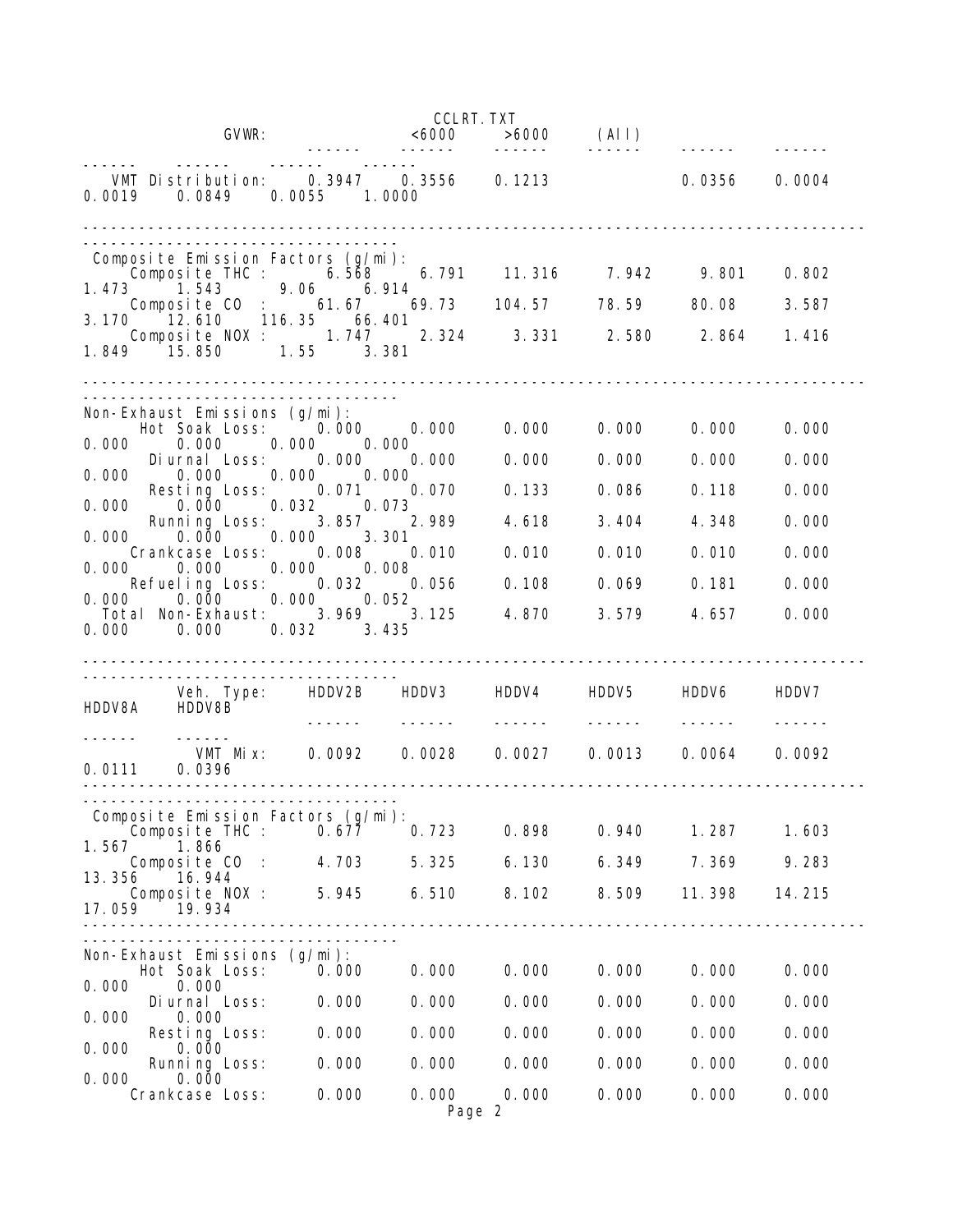CCLRT.TXT

| 0.000<br>0.000 | 0.000<br>Refuel ing Loss:<br>0.000 |                                | 0.000                                                                                                                                                                                                                 | 0.000                   | 0.000         | 0.000 | 0.000       | 0.000    |
|----------------|------------------------------------|--------------------------------|-----------------------------------------------------------------------------------------------------------------------------------------------------------------------------------------------------------------------|-------------------------|---------------|-------|-------------|----------|
| 0.000          | Total Non-Exhaust:<br>0.000        |                                | 0.000                                                                                                                                                                                                                 | 0.000                   | 0.000         | 0.000 | 0.000       | 0.000    |
|                |                                    |                                |                                                                                                                                                                                                                       |                         |               |       |             |          |
|                |                                    | $*$ MOBILE6.2.03 (24-Sep-2003) |                                                                                                                                                                                                                       |                         |               |       |             |          |
|                |                                    |                                |                                                                                                                                                                                                                       |                         |               |       |             | $^\star$ |
| * 2007 CCLRT   |                                    |                                |                                                                                                                                                                                                                       |                         |               |       |             |          |
|                | M583 Warning:                      | * File 1, Run 2, Scenario 1.   |                                                                                                                                                                                                                       |                         |               |       |             |          |
|                |                                    |                                | The user supplied arterial average speed of 30.0<br>will be used for all hours of the day. 100% of VMT<br>has been assigned to the arterial/collector roadway<br>type for all hours of the day and all vehicle types. |                         |               |       |             |          |
|                |                                    |                                | * Reading PM Gas Carbon ZML Levels<br>* from the external data file PMGZML.CSV                                                                                                                                        |                         |               |       |             |          |
|                |                                    |                                | * Reading PM Gas Carbon DR1 Levels<br>* from the external data file PMGDR1.CSV                                                                                                                                        |                         |               |       |             |          |
|                |                                    |                                | * Reading PM Gas Carbon DR2 Levels<br>* from the external data file PMGDR2.CSV                                                                                                                                        |                         |               |       |             |          |
|                |                                    |                                | * Reading PM Diesel Zero Mile Levels<br>* from the external data file PMDZML.CSV                                                                                                                                      |                         |               |       |             |          |
|                |                                    |                                | * Reading the First PM Deterioration Rates<br>* from the external data file PMDDR1.CSV                                                                                                                                |                         |               |       |             |          |
|                |                                    |                                | * Reading the Second PM Deterioration Rates<br>* from the external data file PMDDR2.CSV                                                                                                                               |                         |               |       |             |          |
|                | M 48 Warning:<br>M111 Warning:     |                                | there are no sales for vehicle class HDGV8b                                                                                                                                                                           |                         |               |       |             |          |
|                |                                    |                                | The input dlesel sulfur level of 500.0 ppm exceeds<br>the 2007 HDD Rule diesel sulfur limit of 15 ppm.                                                                                                                |                         |               |       |             |          |
|                |                                    |                                | Cal endar Year:<br>Month:                                                                                                                                                                                             | 2007<br>Jan.            |               |       |             |          |
|                |                                    |                                | Al ti tude:                                                                                                                                                                                                           | Low<br>6.2(F)           |               |       |             |          |
|                |                                    |                                | Mi ni mum Temperature:<br>Maximum Temperature:                                                                                                                                                                        | 22.8 $(F)$              |               |       |             |          |
|                |                                    |                                | Absolute Humidity:<br>Nominal Fuel RVP:                                                                                                                                                                               | $9.0$ $\overline{p}$ si | 75. grains/Ib |       |             |          |
|                |                                    |                                | Weathered RVP:<br>Fuel Sul fur Content:                                                                                                                                                                               | $9.0$ psi<br>33. ppm    |               |       |             |          |
|                |                                    |                                | Exhaust I/M Program:<br>Evap I/M Program:<br>ATP Program:<br>Reformulated Gas:                                                                                                                                        | No<br>No<br>No<br>No    |               |       |             |          |
|                | Vehicle Type:                      |                                | LDGV                                                                                                                                                                                                                  | LDGT12<br>Page 3        | LDGT34        | LDGT  | <b>HDGV</b> | LDDV     |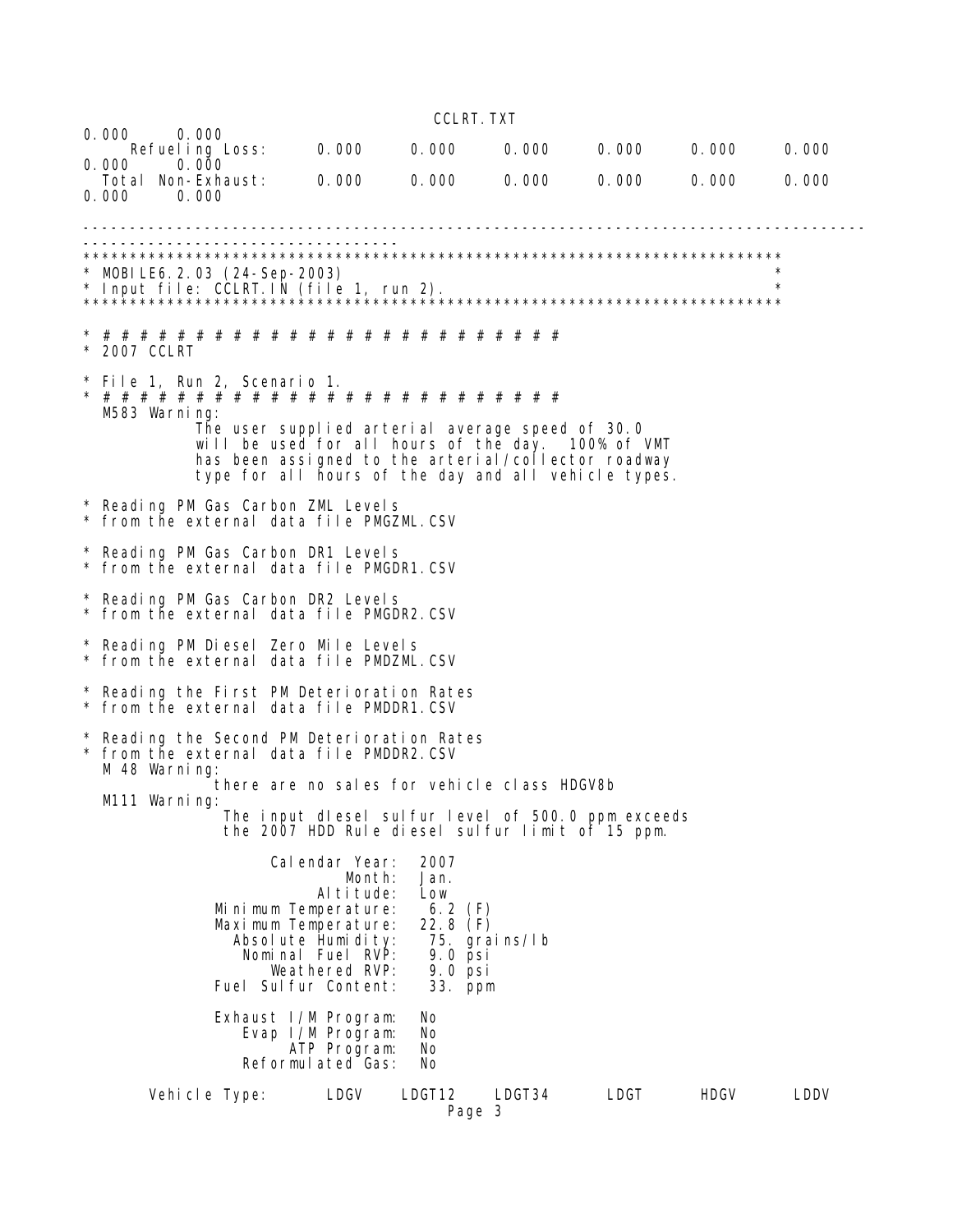|                                |                                                                                                                    |                                      |                       |                                                                                                                                                                                                                      | <b>CCLRT. TXT</b>                    |       |                   |                |
|--------------------------------|--------------------------------------------------------------------------------------------------------------------|--------------------------------------|-----------------------|----------------------------------------------------------------------------------------------------------------------------------------------------------------------------------------------------------------------|--------------------------------------|-------|-------------------|----------------|
| LDDT                           | HDDV MC All Veh<br>GVWR:                                                                                           |                                      |                       |                                                                                                                                                                                                                      | $<\!\!6000$ $>$ $\!\!6000$<br>------ | (A I) |                   |                |
| 0.0019                         | VMT Distribution:<br>0.0849                                                                                        | 0.0055 1.0000                        | 0.3947                | 0.3556 0.1213                                                                                                                                                                                                        |                                      |       | 0.0356            | 0.0004         |
| 0.653<br>1.023                 | Composite Emission Factors (g/mi):<br>Composite VOC : 1.040<br>0.497<br>Composite CO : 23.76<br>2.529 15.85 24.516 | 1.88 1.285                           |                       | 1. 373<br>27.71                                                                                                                                                                                                      | 2.415 1.638 1.106                    |       | 36.79 30.02 14.46 | 0.364<br>1.140 |
|                                | Composite NOX: 0.920 1.235 1.803 1.379<br>0.956 8.248 1.64 1.864                                                   |                                      |                       |                                                                                                                                                                                                                      |                                      |       | 3.683             | 0.734          |
| $\star$                        | MOBILE6.2.03 (24-Sep-2003)                                                                                         |                                      |                       |                                                                                                                                                                                                                      |                                      |       |                   |                |
| * 2014 CCLRT<br>M583 Warning:  | * File 1, Run 3, Scenario 1.                                                                                       |                                      |                       | The user supplied arterial average speed of 2.5<br>will be used for all hours of the day. 100% of VMT<br>has been assigned to the arterial/collector roadway<br>type for all hours of the day and all vehicle types. |                                      |       |                   |                |
|                                | * Reading PM Gas Carbon ZML Levels<br>* from the external data file PMGZML.CSV                                     |                                      |                       |                                                                                                                                                                                                                      |                                      |       |                   |                |
|                                | * Reading PM Gas Carbon DR1 Levels<br>* from the external data file PMGDR1.CSV                                     |                                      |                       |                                                                                                                                                                                                                      |                                      |       |                   |                |
|                                | * Reading PM Gas Carbon DR2 Levels<br>* from the external data file PMGDR2.CSV                                     |                                      |                       |                                                                                                                                                                                                                      |                                      |       |                   |                |
|                                | Reading PM Diesel Zero Mile Levels<br>* from the external data file PMDZML.CSV                                     |                                      |                       |                                                                                                                                                                                                                      |                                      |       |                   |                |
|                                | Reading the First PM Deterioration Rates<br>* from the external data file PMDDR1.CSV                               |                                      |                       |                                                                                                                                                                                                                      |                                      |       |                   |                |
| M 48 Warning:<br>M 48 Warning: | Reading the Second PM Deterioration Rates<br>* from the external data file PMDDR2.CSV                              |                                      |                       | there are no sales for vehicle class HDGV8b<br>there are no sales for vehicle class LDDT12                                                                                                                           |                                      |       |                   |                |
|                                | Minimum Temperature:<br>Maximum Temperature:                                                                       | Calendar Year:<br>Absolute Humidity: | Month:<br>Al ti tude: | 2014<br>Jan.<br>Low<br>6.2 $(F)$<br>22.8 $(F)$<br>Page 4                                                                                                                                                             | 75. grains/Ib                        |       |                   |                |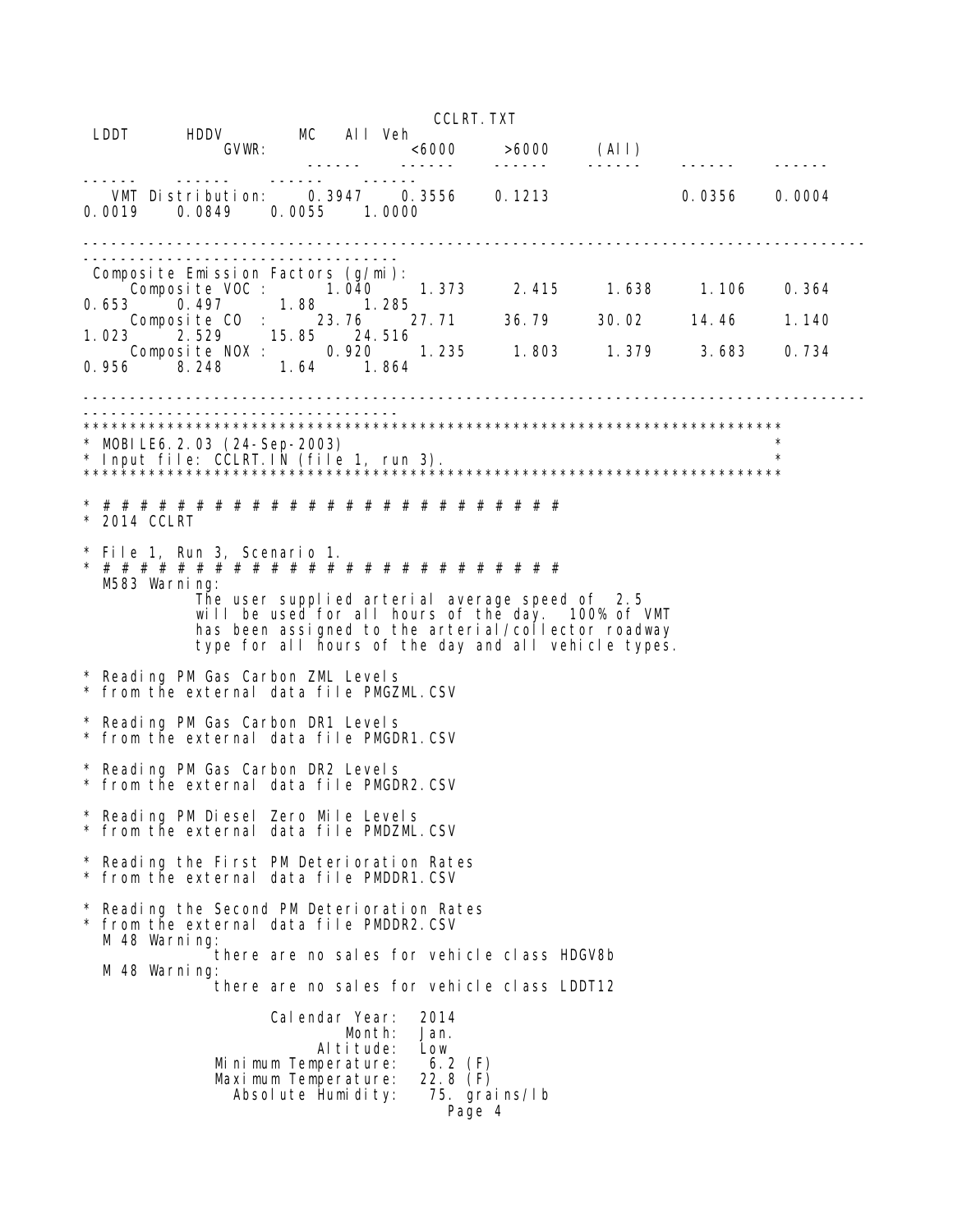CCLRT.TXT Nominal Fuel RVP: 9.0 psi Weathered RVP: 9.0 psi Fuel Sulfur Content: 30. ppm Exhaust I/M Program: No<br>Evap I/M Program: No Evap I/M Program: ATP Program: No Reformulated Gas: No Vehicle Type: LDGV LDGT12 LDGT34 LDGT HDGV LDDV LDDT HDDV MC All Veh GVWR: <6000 >6000 (All) ------ ------ ------ ------ ------ ------ ------ ------ ------ ------ VMT Distribution: 0.3142 0.4149 0.1415 0.0358 0.0003 0.0021 0.0861 0.0052 1.0000 ------------------------------------------------------------------------------------ ---------------------------------- Composite Emission Factors (g/mi): Composite VOC : 2.971 3.105 5.851 3.803 4.446 0.254 0.761 0.993 8.30 3.339 Composite CO : 45.24 44.65 63.21 49.37 50.21 2.302 1.830 4.258 116.35 44.455 Composite NOX : 0.905 1.187 2.147 1.431 1.088 0.302 0.772 6.361 1.55 1.677 ------------------------------------------------------------------------------------ ---------------------------------- \*\*\*\*\*\*\*\*\*\*\*\*\*\*\*\*\*\*\*\*\*\*\*\*\*\*\*\*\*\*\*\*\*\*\*\*\*\*\*\*\*\*\*\*\*\*\*\*\*\*\*\*\*\*\*\*\*\*\*\*\*\*\*\*\*\*\*\*\*\*\*\*\*\*\* \* MOBILE6.2.03 (24-Sep-2003) \* \* Input file: CCLRT.IN (file 1, run 4). \* \*\*\*\*\*\*\*\*\*\*\*\*\*\*\*\*\*\*\*\*\*\*\*\*\*\*\*\*\*\*\*\*\*\*\*\*\*\*\*\*\*\*\*\*\*\*\*\*\*\*\*\*\*\*\*\*\*\*\*\*\*\*\*\*\*\*\*\*\*\*\*\*\*\*\* \* # # # # # # # # # # # # # # # # # # # # # # # # # \* 2014 CCLRT \* File 1, Run 4, Scenario 1. \* # # # # # # # # # # # # # # # # # # # # # # # # # M583 Warning: The user supplied arterial average speed of 30.0 will be used for all hours of the day. 100% of VMT has been assigned to the arterial/collector roadway type for all hours of the day and all vehicle types. \* Reading PM Gas Carbon ZML Levels from the external data file PMGZML.CSV \* Reading PM Gas Carbon DR1 Levels from the external data file PMGDR1.CSV \* Reading PM Gas Carbon DR2 Levels from the external data file PMGDR2.CSV \* Reading PM Diesel Zero Mile Levels from the external data file PMDZML.CSV \* Reading the First PM Deterioration Rates \* from the external data file PMDDR1.CSV \* Reading the Second PM Deterioration Rates \* from the external data file PMDDR2.CSV M 48 Warning: Page 5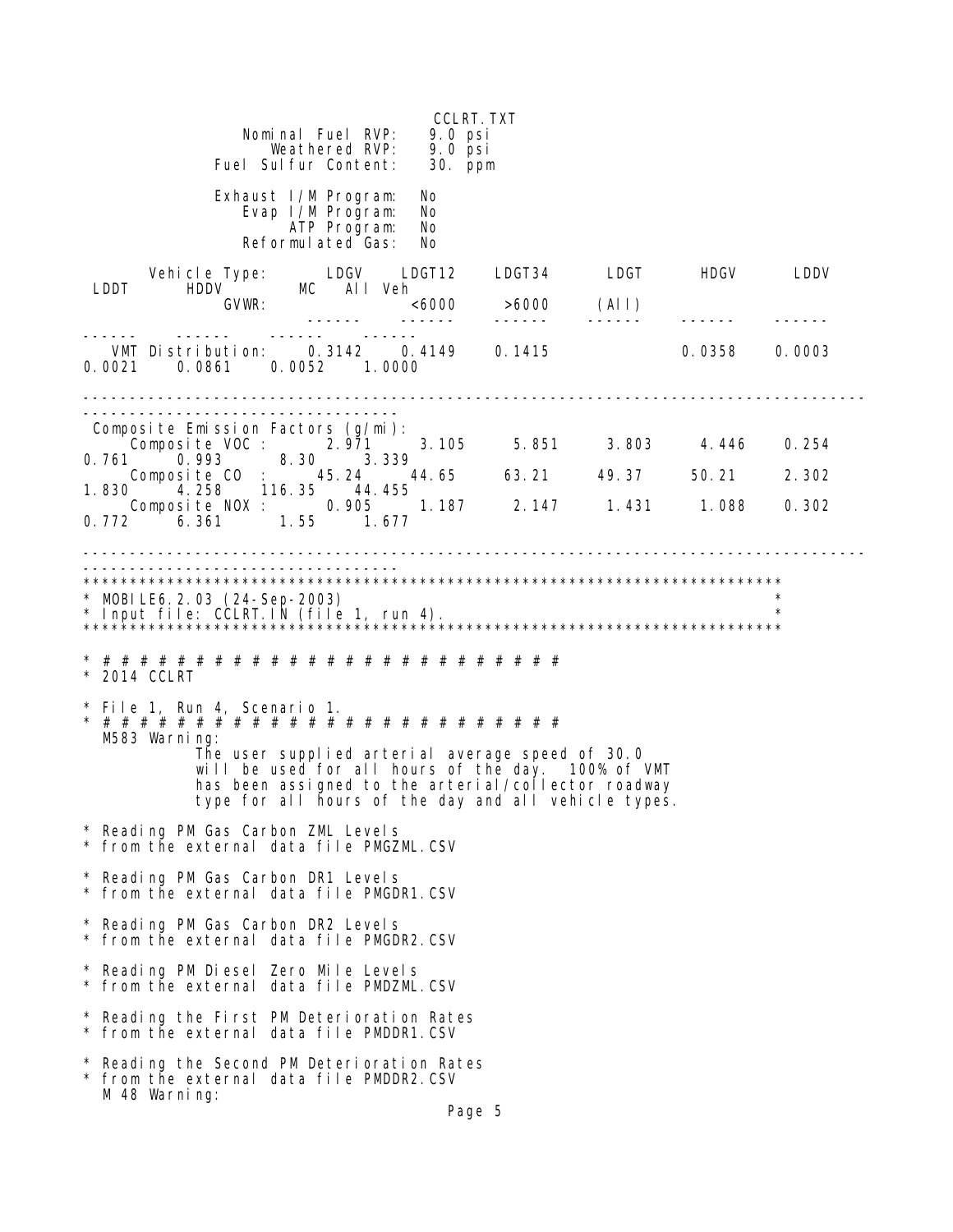CCLRT. TXT there are no sales for vehicle class HDGV8b M 48 Warning: there are no sales for vehicle class LDDT12 Calendar Year: 2014<br>Month: Jan. Month: Altitude: Low Minimum Temperature: 6.2 (F) Maximum Temperature: 22.8 (F) Absolute Humidity: 75. grains/Ib Nominal Fuel RVP: 9.0 psi Weathered RVP: 9.0 psi Fuel Sulfur Content: 30. ppm Exhaust I/M Program: No<br>Fvap I/M Program: No Evap I/M Program: ATP Program: No Reformulated Gas: No Vehicle Type: LDGV LDGT12 LDGT34 LDGT HDGV LDDV LDDT HDDV MC All Veh GVWR: <6000 >6000 (All) ->6000 (AII)<br>------ ------ ------------ ------ ------ ------ VMT Distribution: 0.3142 0.4149 0.1415 0.0358 0.0003 0.0021 0.0861 0.0052 1.0000 ------------------------------------------------------------------------------------ ------------------------------------- Composite Emission Factors (g/mi): Composite VOC : 0.544 0.690 1.276 0.839 0.532 0.107 0.328 0.324 1.86 0.695 Composite CO : 18.54 19.20 25.87 20.90 9.06 0.689 0.564 0.854 15.85 17.934 Composite NOX : 0.477 0.647 1.200 0.788 1.400 0.156 0.399 3.295 1.64 0.931 ------------------------------------------------------------------------------------ ---------------------------------- \*\*\*\*\*\*\*\*\*\*\*\*\*\*\*\*\*\*\*\*\*\*\*\*\*\*\*\*\*\*\*\*\*\*\*\*\*\*\*\*\*\*\*\*\*\*\*\*\*\*\*\*\*\*\*\*\*\*\*\*\*\*\*\*\*\*\*\*\*\*\*\*\*\*\* \* MOBILE6.2.03 (24-Sep-2003) \* \* Input file: CCLRT.IN (file 1, run 5). \* \*\*\*\*\*\*\*\*\*\*\*\*\*\*\*\*\*\*\*\*\*\*\*\*\*\*\*\*\*\*\*\*\*\*\*\*\*\*\*\*\*\*\*\*\*\*\*\*\*\*\*\*\*\*\*\*\*\*\*\*\*\*\*\*\*\*\*\*\*\*\*\*\*\*\* \* # # # # # # # # # # # # # # # # # # # # # # # # # \* 2030 CCLRT \* File 1, Run 5, Scenario 1. \* # # # # # # # # # # # # # # # # # # # # # # # # # M583 Warning: The user supplied arterial average speed of 2.5 will be used for all hours of the day. 100% of VMT has been assigned to the arterial/collector roadway type for all hours of the day and all vehicle types. \* Reading PM Gas Carbon ZML Levels \* from the external data file PMGZML.CSV \* Reading PM Gas Carbon DR1 Levels \* from the external data file PMGDR1.CSV \* Reading PM Gas Carbon DR2 Levels \* from the external data file PMGDR2.CSV Page 6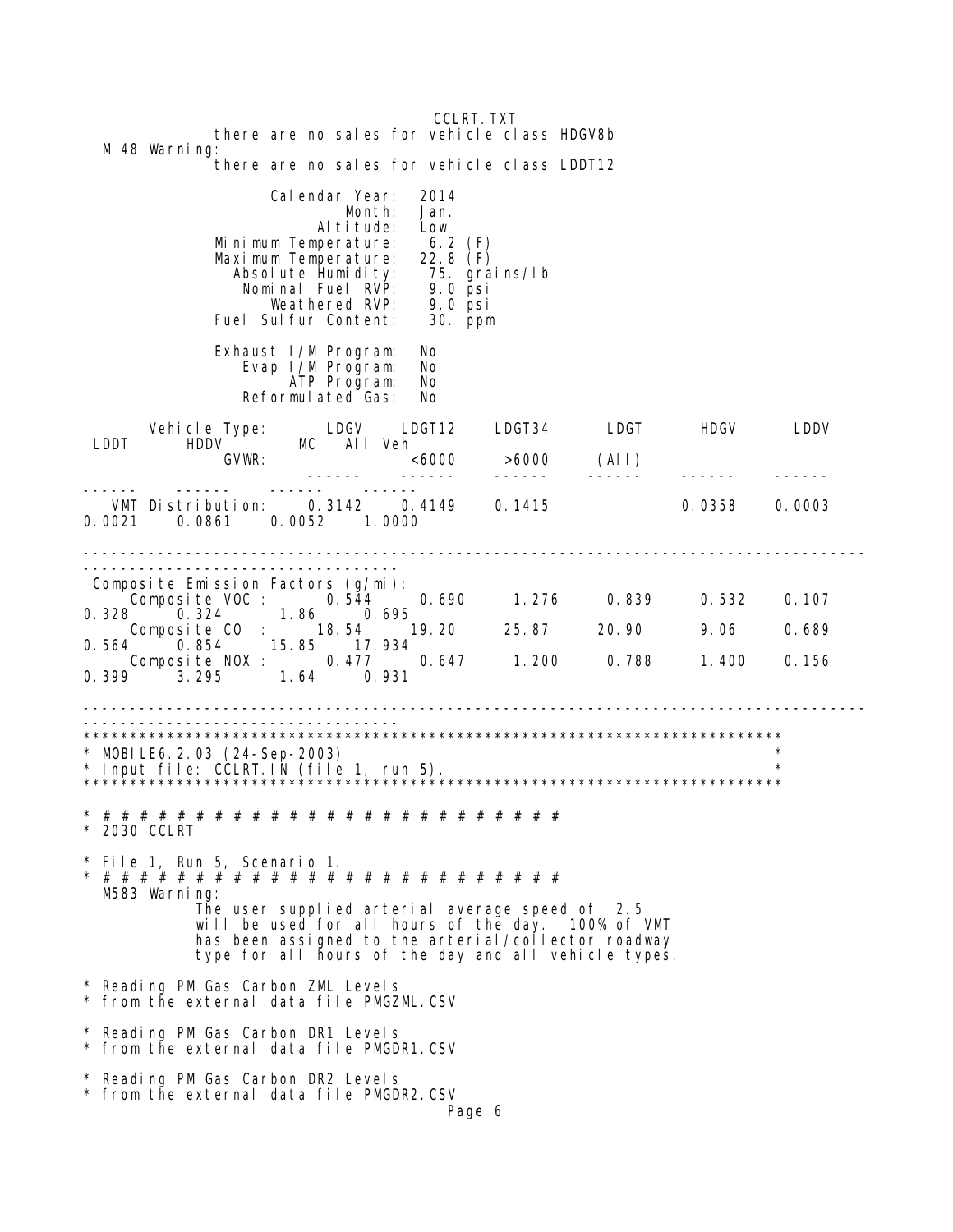CCLRT.TXT

\* Reading PM Diesel Zero Mile Levels from the external data file PMDZML.CSV \* Reading the First PM Deterioration Rates \* from the external data file PMDDR1.CSV \* Reading the Second PM Deterioration Rates from the external data file PMDDR2.CSV M 48 Warning: there are no sales for vehicle class HDGV8b M 48 Warning: there are no sales for vehicle class LDDT12 Calendar Year: 2030<br>Month: Jan. Month: Altitude: Low<br>nperature: 6.2 (F)<br>nperature: 22.8 (F) Minimum Temperature: Maximum Temperature: 22.8 (F)<br>Absolute Humidity: 75. grains/lb<br>Nominal Fuel RVP: 9.0 psi Absolute Humidity: 75. grains/lb Nominal Fuel RVP: 9.0 psi Weathered RVP: 9.0 psi<br>
Sulfur Content: 30. ppm Fuel Sulfur Content: Exhaust I/M Program: No<br>Evap I/M Program: No Evap I/M Program: No ATP Program: Reformulated Gas: No Vehicle Type: LDGV LDGT12 LDGT34 LDGT HDGV LDDV Type: LDGV LD<br>
SUWR: MC All Veh  $< 6000$   $> 6000$  (All) ------ ------ ------ ------ ------ ------ ------ ------ ------ ------ VMT Distribution: 0.2790 0.4400 0.1500 0.0363 0.0003 0.0022 0.0872 0.0050 1.0000 ------------------------------------------------------------------------------------ ---------------------------------- Composite Emission Factors (g/mi): Composite VOC : 2.128 2.255 3.419 2.551 2.466 0.116 0.280 0.745 8.30 2.296 Composite CO : 38.94 36.09 45.04 38.37 46.24 1.869 1.139 1.145 116.35 35.869 Composite NOX : 0.499 0.712 1.139 0.820 0.153 0.045 0.209 1.032 1.55 0.727 ------------------------------------------------------------------------------------ ---------------------------------- \*\*\*\*\*\*\*\*\*\*\*\*\*\*\*\*\*\*\*\*\*\*\*\*\*\*\*\*\*\*\*\*\*\*\*\*\*\*\*\*\*\*\*\*\*\*\*\*\*\*\*\*\*\*\*\*\*\*\*\*\*\*\*\*\*\*\*\*\*\*\*\*\*\*\* \* MOBILE6.2.03 (24-Sep-2003) \* \* Input file: CCLRT.IN (file 1, run 6). \* \*\*\*\*\*\*\*\*\*\*\*\*\*\*\*\*\*\*\*\*\*\*\*\*\*\*\*\*\*\*\*\*\*\*\*\*\*\*\*\*\*\*\*\*\*\*\*\*\*\*\*\*\*\*\*\*\*\*\*\*\*\*\*\*\*\*\*\*\*\*\*\*\*\*\* \* # # # # # # # # # # # # # # # # # # # # # # # # # \* 2030 CCLRT \* File 1, Run 6, Scenario 1. \* # # # # # # # # # # # # # # # # # # # # # # # # # M583 Warning: The user supplied arterial average speed of 30.0 will be used for all hours of the day. 100% of VMT has been assigned to the arterial/collector roadway Page 7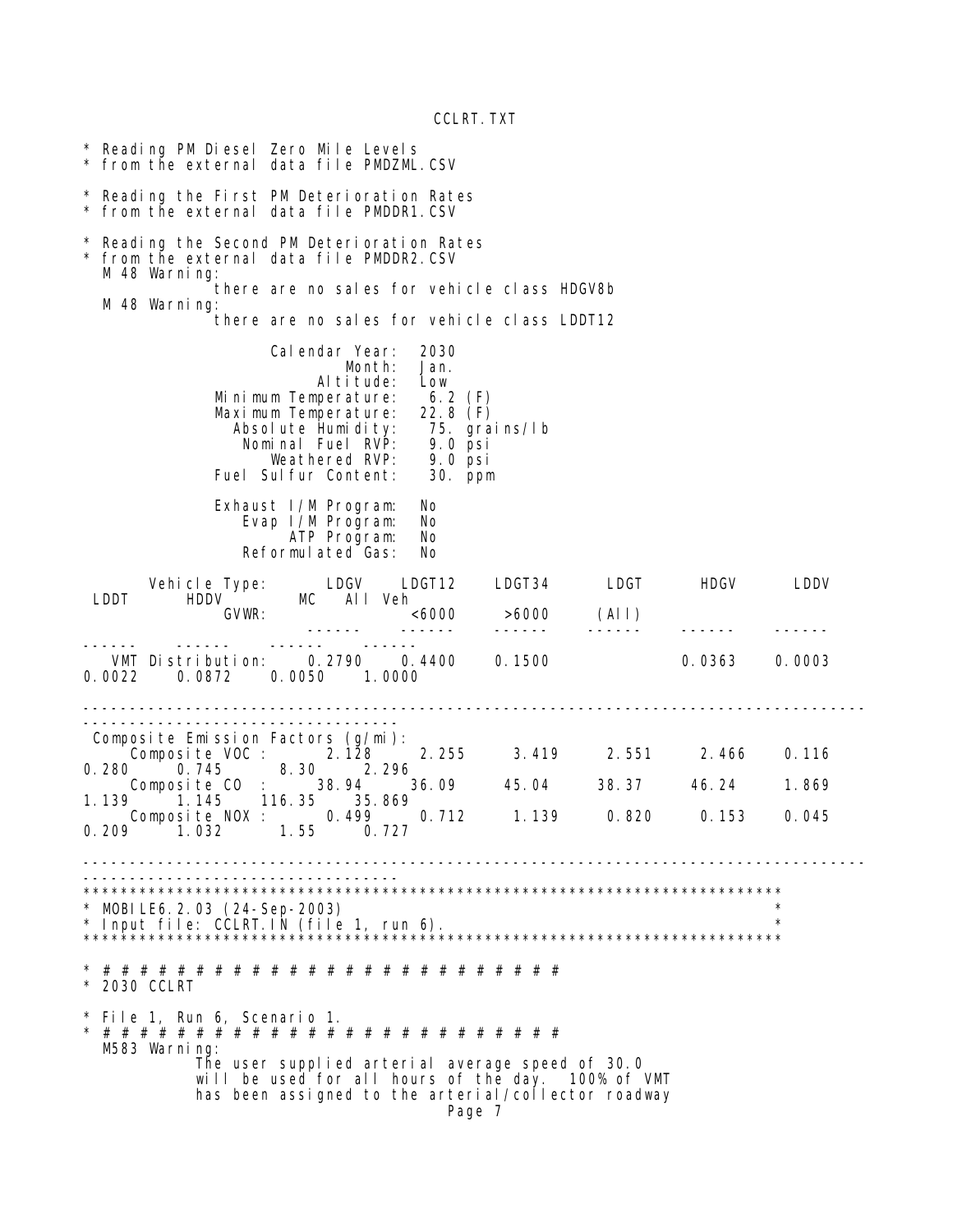| type for all hours of the day and all vehicle types.                                                                                                                                                                                                                                               | <b>CCLRT. TXT</b>     |       |        |                |  |  |  |  |
|----------------------------------------------------------------------------------------------------------------------------------------------------------------------------------------------------------------------------------------------------------------------------------------------------|-----------------------|-------|--------|----------------|--|--|--|--|
| * Reading PM Gas Carbon ZML Levels<br>* from the external data file PMGZML.CSV                                                                                                                                                                                                                     |                       |       |        |                |  |  |  |  |
| * Reading PM Gas Carbon DR1 Levels<br>* from the external data file PMGDR1.CSV                                                                                                                                                                                                                     |                       |       |        |                |  |  |  |  |
| * Reading PM Gas Carbon DR2 Levels<br>* from the external data file PMGDR2.CSV                                                                                                                                                                                                                     |                       |       |        |                |  |  |  |  |
| * Reading PM Diesel Zero Mile Levels<br>* from the external data file PMDZML.CSV                                                                                                                                                                                                                   |                       |       |        |                |  |  |  |  |
| * Reading the First PM Deterioration Rates<br>* from the external data file PMDDR1.CSV                                                                                                                                                                                                             |                       |       |        |                |  |  |  |  |
| Reading the Second PM Deterioration Rates<br>* from the external data file PMDDR2.CSV<br>M 48 Warning:<br>there are no sales for vehicle class HDGV8b                                                                                                                                              |                       |       |        |                |  |  |  |  |
| M 48 Warning:<br>there are no sales for vehicle class LDDT12                                                                                                                                                                                                                                       |                       |       |        |                |  |  |  |  |
| Calendar Year:<br>2030<br>Month:<br>Jan.<br>Altitude:<br>Low<br>Minimum Temperature:<br>$6.2$ (F)<br>$22.8$ (F)<br>Maximum Temperature:<br>Absolute Humidity:<br>75. grai ns/l b<br>Nominal Fuel RVP:<br>$9.0$ psi<br>Weathered RVP:<br>$9.0$ psi<br>Fuel Sulfur Content:<br>30. ppm               |                       |       |        |                |  |  |  |  |
| Exhaust I/M Program:<br>No.<br>No.<br>Evap I/M Program:<br>No.<br>ATP Program:<br>Reformulated Gas:<br>No.                                                                                                                                                                                         |                       |       |        |                |  |  |  |  |
| LDGV<br>LDGT12<br>Vehicle Type:<br><b>HDDV</b><br>MC and the MC and the MC and the MC and the MC and the MC and the MC and the MC and the MC and the MC and the MC and the MC and the MC and the MC and the MC and the MC and the MC and the MC and MC and MC and MC and MC and<br>All Veh<br>LDDT | LDGT34                | LDGT  | HDGV   | LDDV           |  |  |  |  |
| GVWR:<br><6000                                                                                                                                                                                                                                                                                     | >6000                 | (All) |        |                |  |  |  |  |
| VMT Distribution: 0.2790 0.4400 0.1500<br>$0.0022$ $0.0872$<br>0.0050<br>1.0000                                                                                                                                                                                                                    |                       |       | 0.0363 | 0.0003         |  |  |  |  |
| Composite Emission Factors (g/mi):<br>Composite VOC : 0.365 0.452<br>1.86<br>$0.114$ $0.243$<br>0.442<br>Composite CO : 16.69<br>15.30<br>0.324 0.230 15.85 14.509                                                                                                                                 | 0.679   0.509   0.256 |       | 8.35   | 0.048<br>0.550 |  |  |  |  |
| Composite NOX: 0.261 0.377<br>0.520 1.64 0.391<br>$0.107$ $0.520$                                                                                                                                                                                                                                  | 0.612 0.436 0.196     |       |        | 0.023          |  |  |  |  |
|                                                                                                                                                                                                                                                                                                    |                       |       |        |                |  |  |  |  |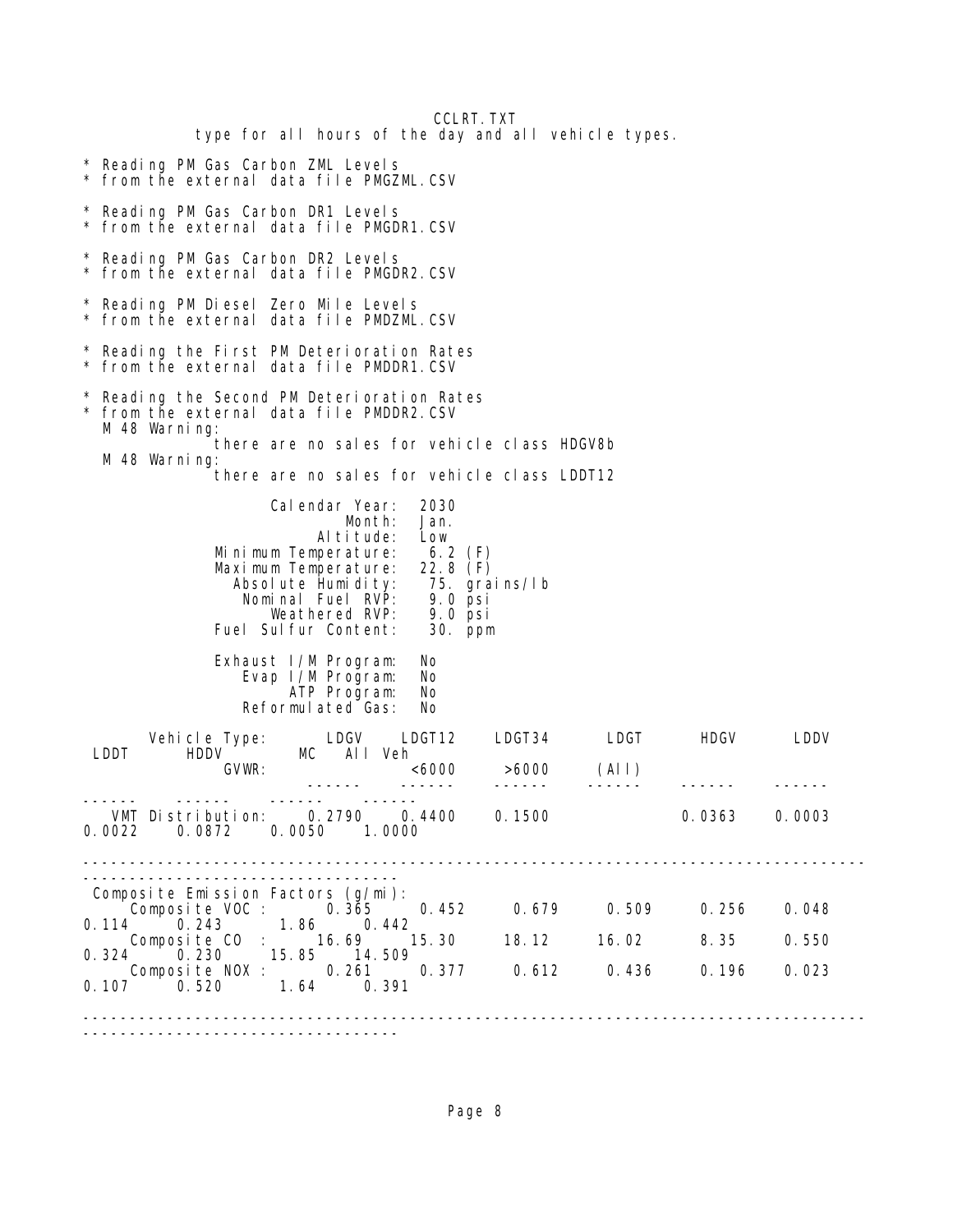### **Air Quality Monitoring Data**

Monitored Nitrogen Dioxide (NO<sub>2</sub>) in Ramsey County, MN<sup>a</sup>

| Year | No. of 1-Hour<br><b>Observations</b> | Annual (ppm) | <b>NAAQS/Minnesota</b><br><b>AAQS</b><br>(ppm) |
|------|--------------------------------------|--------------|------------------------------------------------|
| 2005 | 8,388                                | 0.012        |                                                |
| 2006 | 8,352                                | 0.011        | 0.053                                          |
| 2007 | 5,560                                | 0.011        |                                                |

**Footnotes:** 

<sup>a</sup> No NO2 monitors are located in Ramsey County. Monitored results shown are at the monitor of highest concentration in the four counties (Hennepin, Anoka, Washington, Dakota) adjacent to Ramsey county. For 2005, the monitor is located at 2289 County Road J in Blaine, Anoka County. For 2006 and 2007, the monitor is located at 12821 Pine Bend Trail in Rosemount, Dakota County.

### **Monitored Ozone (O<sub>3</sub>) in Ramsey County, MN<sup>a</sup>**

| Year | No. of Days with Data | 8-Hour Highest 4th<br>High (ppm) | <b>NAAQS/Minnesota</b><br><b>AAQS</b><br>(ppm) b |
|------|-----------------------|----------------------------------|--------------------------------------------------|
| 2005 | 183                   | 0.077                            |                                                  |
| 2006 | 183                   | 0.072                            | 0.075/0.08                                       |
| 2007 | 177                   | 0.077                            |                                                  |

**Footnotes:** 

 No ozone monitors are located in Ramsey County. Monitored results shown are at the monitor of highest concentration in the four counties (Hennepin, Anoka, Washington, Dakota) adjacent to Ramsey county. For 2005 and 2006, the monitor is located at 2660 Fawn Road in East Bethel, Anoka County. For 2007, the monitor is located at 11660 Myeron Road North in Washington County.

<sup>b</sup> To attain this standard, the 3-year average of the fourth-highest daily maximum 8-hour average ozone concentrations measured at each monitor within an area over each year must not exceed 0.075 ppm. This standard is effective May 27, 2008, however, the 1997 standard (0.08) – and the implementation rules for that standard – will remain in place for implementation purposes as EPA undertakes rulemaking to address the transition from the 1997 ozone standard to the 2008 ozone standard

| Year | No. of 24-Hour<br><b>Observations</b> | 24-Hour<br>Highest ( $\mu$ g/m <sup>3</sup> ) | <b>NAAQS/</b><br><b>Minnesota</b><br><b>AAQS</b><br>$(\mu g/m^3)$ <sup>b</sup> | Annual<br>$(\mu g/m^3)$ | <b>Minnesota</b><br>AAQS<br>(µg/m <sup>3</sup> ) $\circ$ |
|------|---------------------------------------|-----------------------------------------------|--------------------------------------------------------------------------------|-------------------------|----------------------------------------------------------|
| 2005 | 58                                    | 83                                            |                                                                                | 29                      |                                                          |
| 2006 | 56                                    | 76                                            | 150                                                                            | 28                      | 50                                                       |
| 2007 | 57                                    | 129                                           |                                                                                | 29                      |                                                          |

### **Monitored Particulate Matter under 10 Microns in Diameter (PM<sub>10</sub>) in Ramsey County, MN<sup>a</sup>**

Four PM<sub>10</sub> monitors are located in Ramsey County. Monitored results shown are at the monitor of highest concentration, which is located at 1450 Red Rock Road in St. Paul for all three years and both averaging periods.

<sup>b</sup> Not to be exceeded more than once per year on average over 3 years. As a conservative representation, the highest monitored 24-hour values are shown.

c A Minnesota standard only.

a